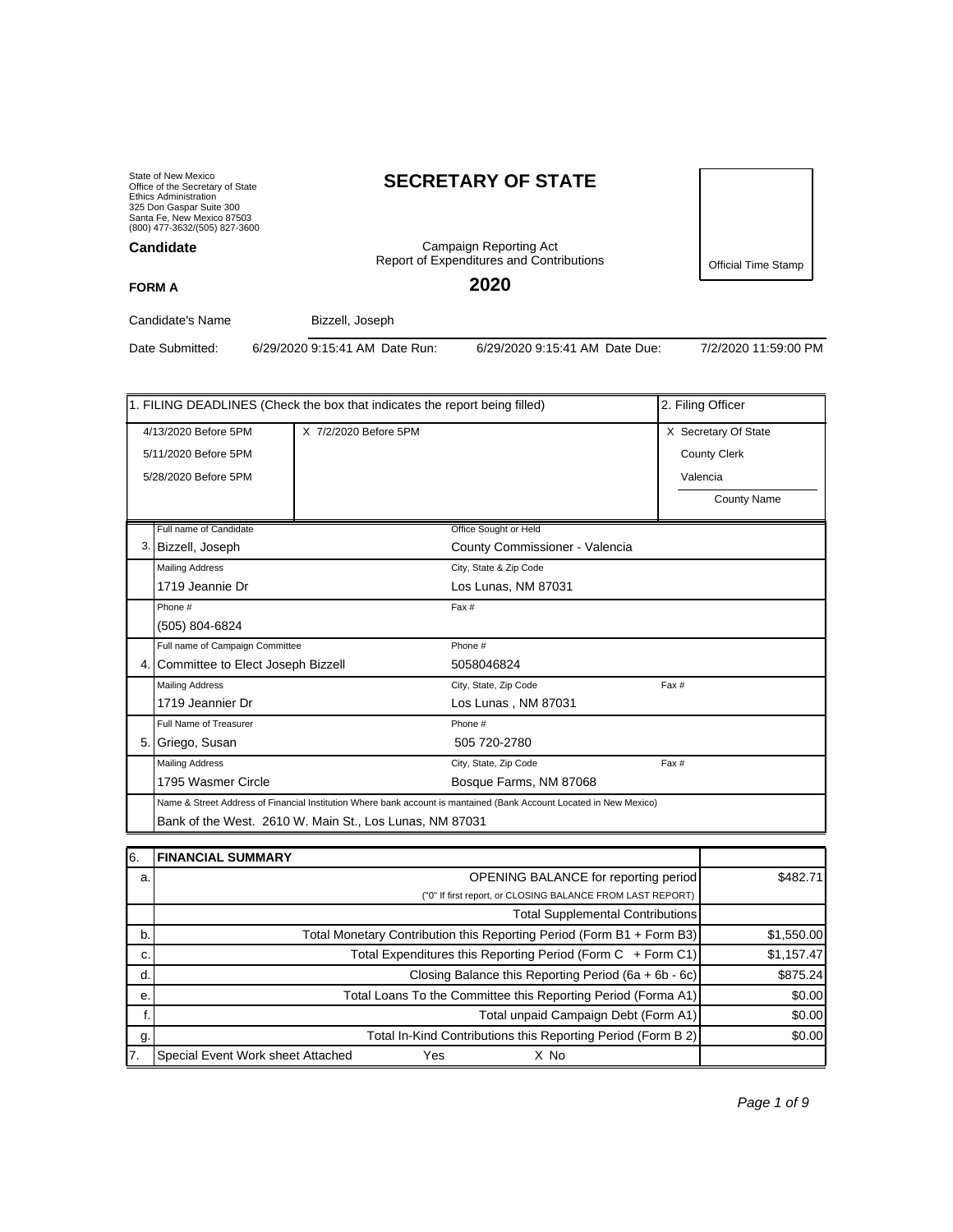**Campaign Reporting Act**

**Ethics Administration**

**Report of Expenditures and Contributions 2020**

Candidate's Name Bizzell, Joseph

| Date Submitted:       | 6/29/2020 9:15:41 AM Date Run: | 6/29/2020 9:15:41 AM Date Due: | 7/2/2020 11:59:00 PM |
|-----------------------|--------------------------------|--------------------------------|----------------------|
|                       | 1. TOTAL DEBT CARRIED FORWARD  |                                | \$0.00               |
|                       | 2. TOTAL LOAN CONTRIBUTIONS    |                                | \$0.00               |
| 3. TOTAL DEBT PAID    |                                |                                | \$0.00               |
|                       | 4. TOTAL LOANS FORGIVEN        |                                | \$0.00               |
| 5. ITOTAL UNPAID DEBT |                                |                                | \$0.00               |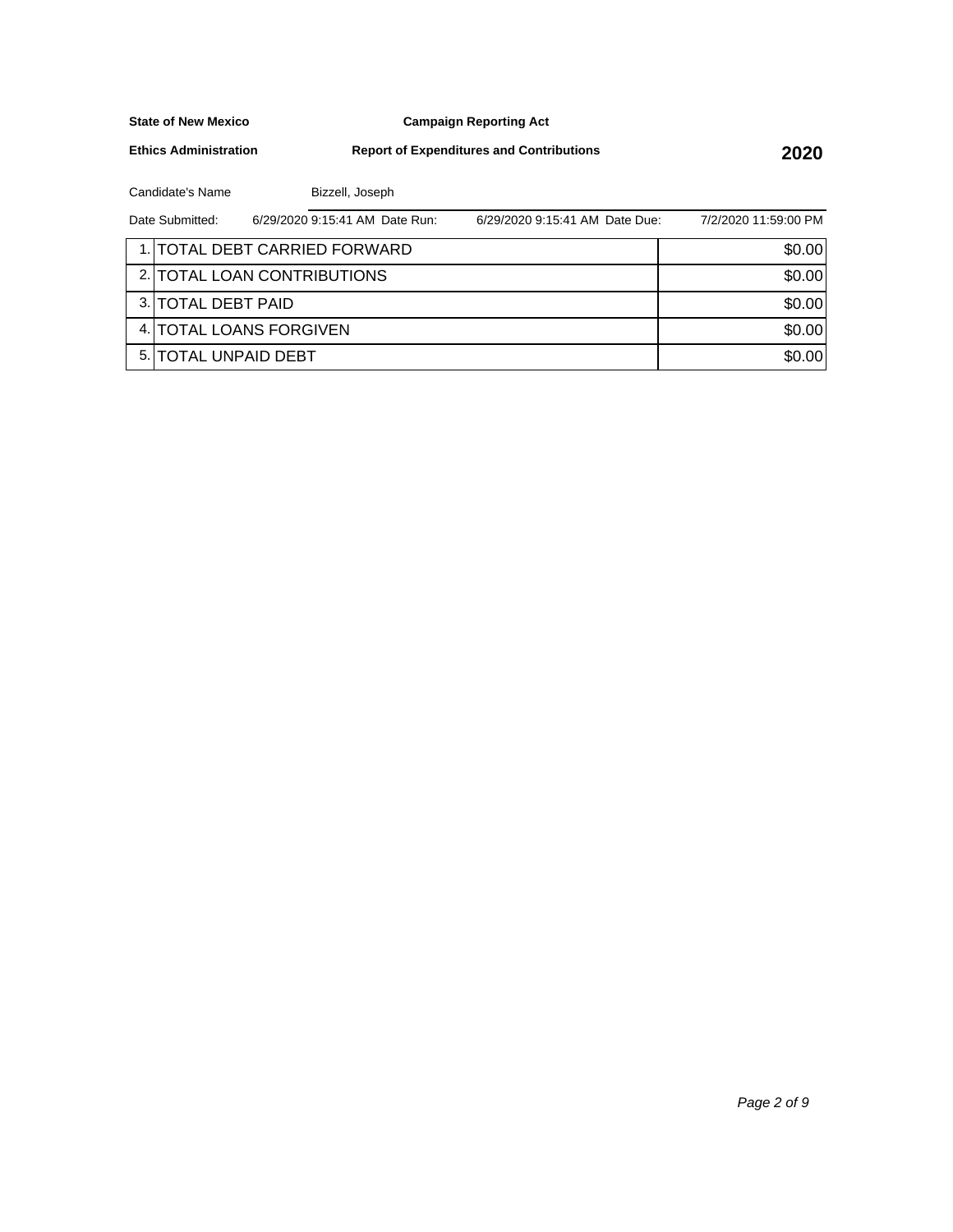**Campaign Reporting Act**

**Ethics Administration**

**Report of Expenditures and Contributions 2020**

## **FORM B 1**

### **MONETARY CONTRIBUTIONS**

| Candidate's Name<br>Date Submitted: |                           | Bizzell, Joseph                                                                                             |                                                                                                          |                      |  |  |
|-------------------------------------|---------------------------|-------------------------------------------------------------------------------------------------------------|----------------------------------------------------------------------------------------------------------|----------------------|--|--|
|                                     |                           | 6/29/2020 9:15:41 AM Date Run:<br>6/29/2020 9:15:41 AM Date Due:                                            |                                                                                                          | 7/2/2020 11:59:00 PM |  |  |
| <b>DATE</b>                         |                           | <b>NAME and ADDRESS of CONTRIBUTOR</b>                                                                      | <b>OCCUPATION</b><br>(of any contributor who makes a<br>contribution of \$250 or more in an<br>election) | <b>AMOUNT</b>        |  |  |
|                                     | 87031                     | 6/24/2020 Bank of the West - 2610 Main St, Los Lunas NM<br>MEMO: Bank refund of two monthly service charges | <b>Bank</b>                                                                                              | \$50.00              |  |  |
|                                     | AVE, ALBUQUERQUE NM 87104 | 6/11/2020 JJALAPENO CORPORATION - 1429 CENTRAL                                                              | OIL AND GAS                                                                                              | \$1,500.00           |  |  |
|                                     |                           |                                                                                                             | <b>TOTAL</b>                                                                                             | \$1,550.00           |  |  |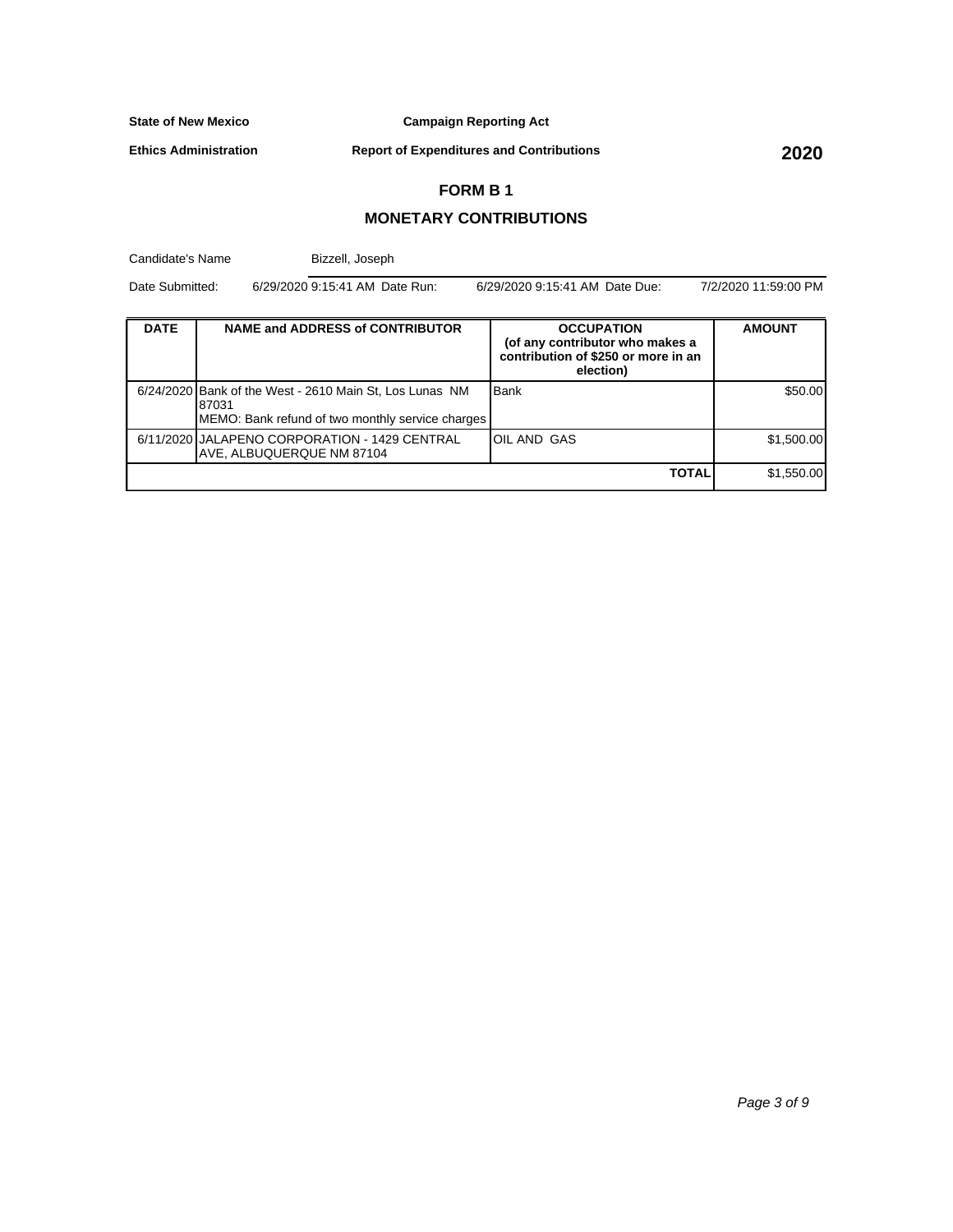**Campaign Reporting Act**

**Ethics Administration**

**Report of Expenditures and Contributions 2020**

# **FORM B 2**

#### **IN-KIND CONTRIBUTIONS**

| Candidate's Name |  |  | Bizzell, Joseph                                                  |  |                                                                                                          |              |
|------------------|--|--|------------------------------------------------------------------|--|----------------------------------------------------------------------------------------------------------|--------------|
| Date Submitted:  |  |  | 6/29/2020 9:15:41 AM Date Run:<br>6/29/2020 9:15:41 AM Date Due: |  | 7/2/2020 11:59:00 PM                                                                                     |              |
| <b>DATE</b>      |  |  | <b>NAME and ADDRESS of CONTRIBUTOR</b>                           |  | <b>OCCUPATION</b><br>(of any contributor who makes a<br>contribution of \$250 or more in an<br>election) | <b>VALUE</b> |
|                  |  |  |                                                                  |  | <b>TOTAL</b>                                                                                             |              |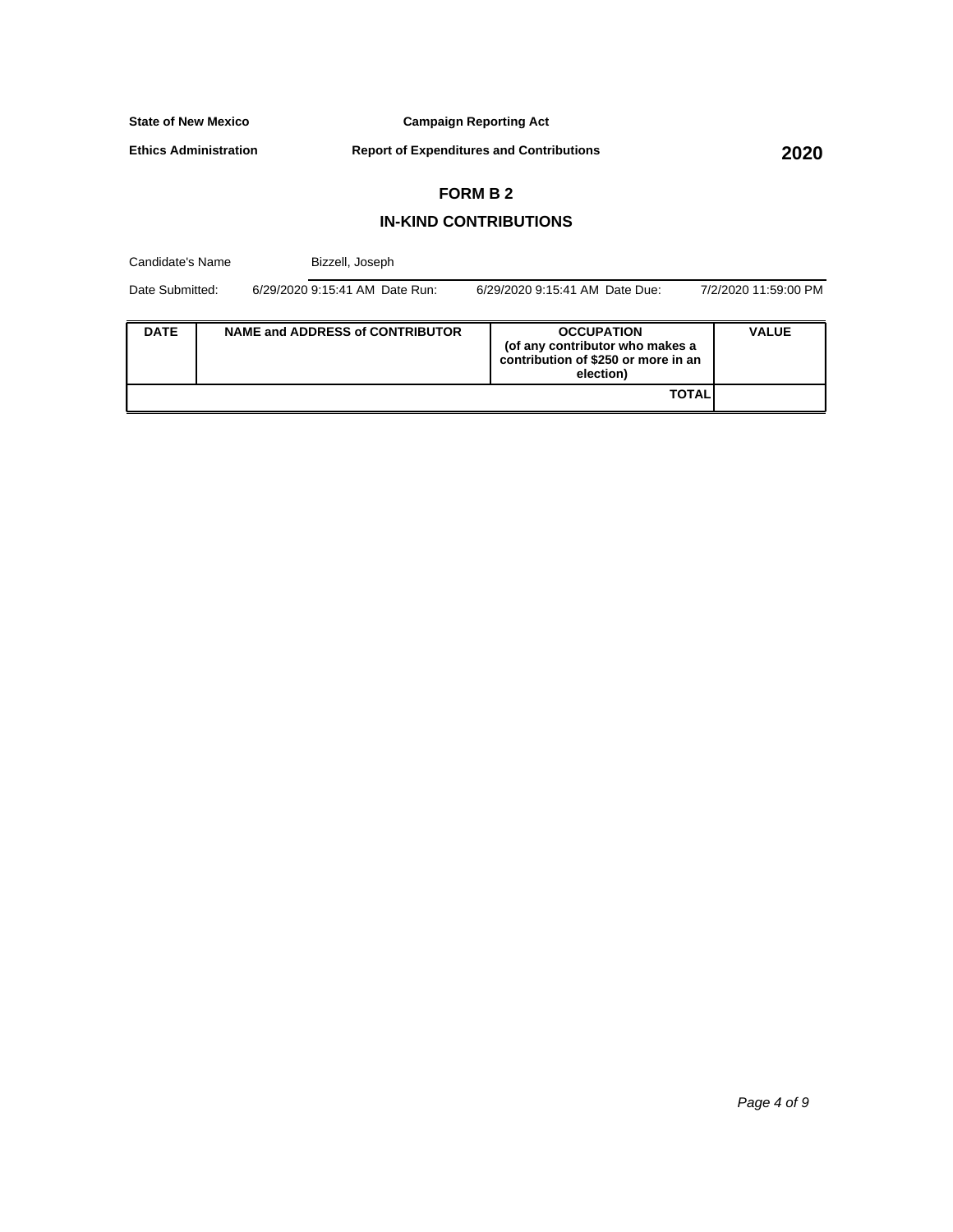**Campaign Reporting Act**

**Ethics Administration**

**Report of Expenditures and Contributions 2020**

# **FORM B 3**

#### **LOAN CONTRIBUTIONS**

| Candidate's Name                    |  |  | Bizzell, Joseph                |                                     |              |                      |  |
|-------------------------------------|--|--|--------------------------------|-------------------------------------|--------------|----------------------|--|
| Date Submitted:                     |  |  | 6/29/2020 9:15:41 AM Date Run: | 6/29/2020 9:15:41 AM Date Due:      |              | 7/2/2020 11:59:00 PM |  |
| <b>DATE</b><br><b>TRANSFER DATE</b> |  |  |                                | <b>NAME and ADDRESS of CREDITOR</b> |              | <b>AMOUNT</b>        |  |
|                                     |  |  |                                |                                     | <b>TOTAL</b> |                      |  |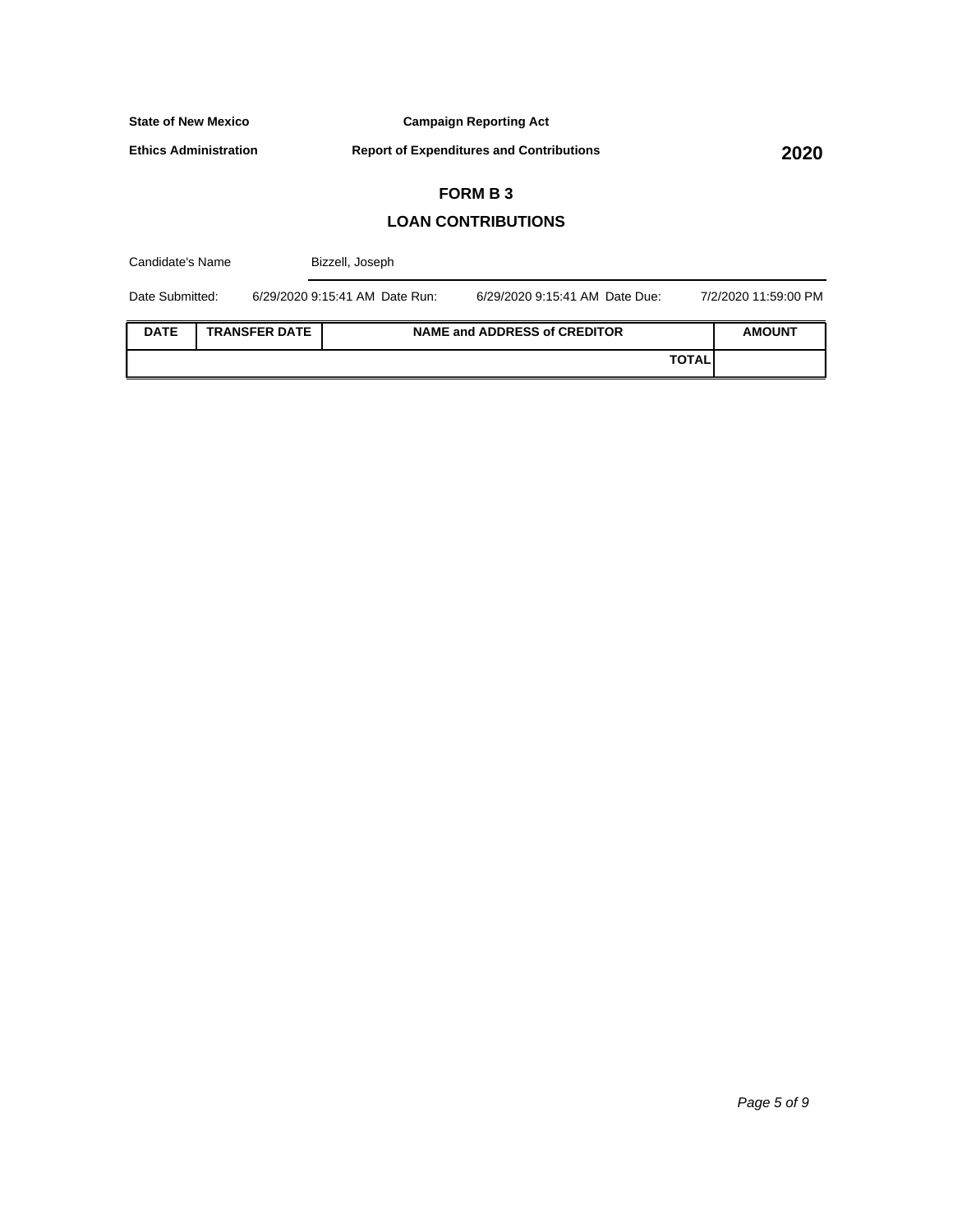**Campaign Reporting Act**

**Ethics Administration**

**Report of Expenditures and Contributions 2020**

# **FORM B 4**

#### **LOANS FORGIVEN**

| Candidate's Name |  | Bizzell, Joseph                |                                     |                      |
|------------------|--|--------------------------------|-------------------------------------|----------------------|
| Date Submitted:  |  | 6/29/2020 9:15:41 AM Date Run: | 6/29/2020 9:15:41 AM Date Due:      | 7/2/2020 11:59:00 PM |
| <b>DATE</b>      |  |                                | <b>NAME and ADDRESS of CREDITOR</b> | <b>AMOUNT</b>        |
|                  |  |                                | <b>TOTAL</b>                        |                      |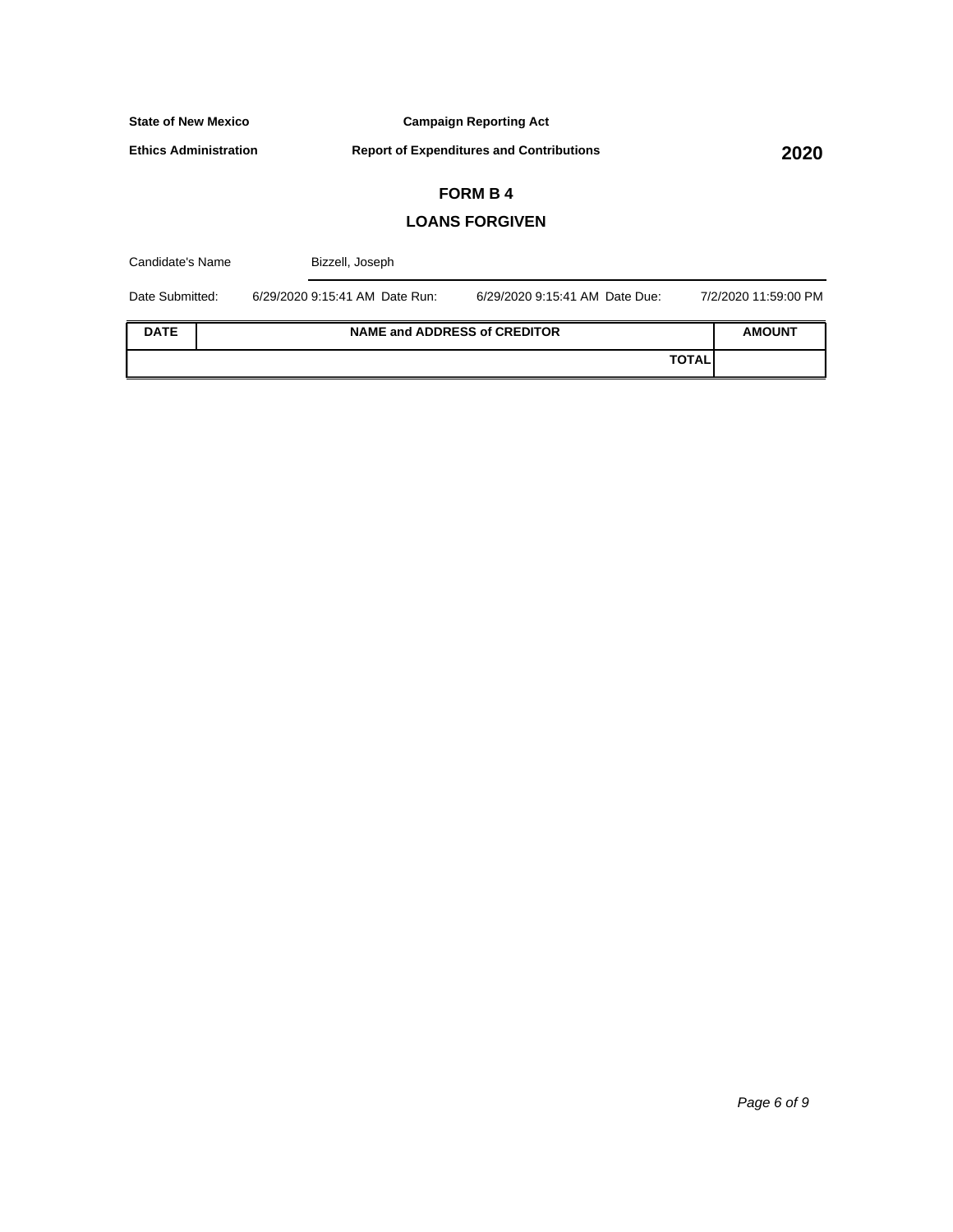**Campaign Reporting Act**

**Ethics Administration**

**Report of Expenditures and Contributions 2020**

#### **FORM C**

#### **EXPENDITURES**

Candidate's Name **DATE NAME** and ADDRESS of PAYEE **PURPOSE PRC Exp AMOUNT** 6/25/2020 Joseph Bizzell - 1719 Jeannie Dr, Los Lunas NM 87031 MEMO: Reimburse candidate for election hand out material Palm cards for candidate \$495.15 6/25/2020 Joseph Bizzell - 1719 Jeannie Dr, Los Lunas NM 87031 MEMO: Reimburse Candidate for election material and postage Postcard mailers and postage \$637.32 6/13/2020 Bank of the West - 2610 Main St, Los Lunas NM 87031 Monthly service fee \$25.00 **TOTAL 1.157.47** Date Submitted: 6/29/2020 9:15:41 AM Date Run: 6/29/2020 9:15:41 AM Date Due: 7/2/2020 11:59:00 PM Bizzell, Joseph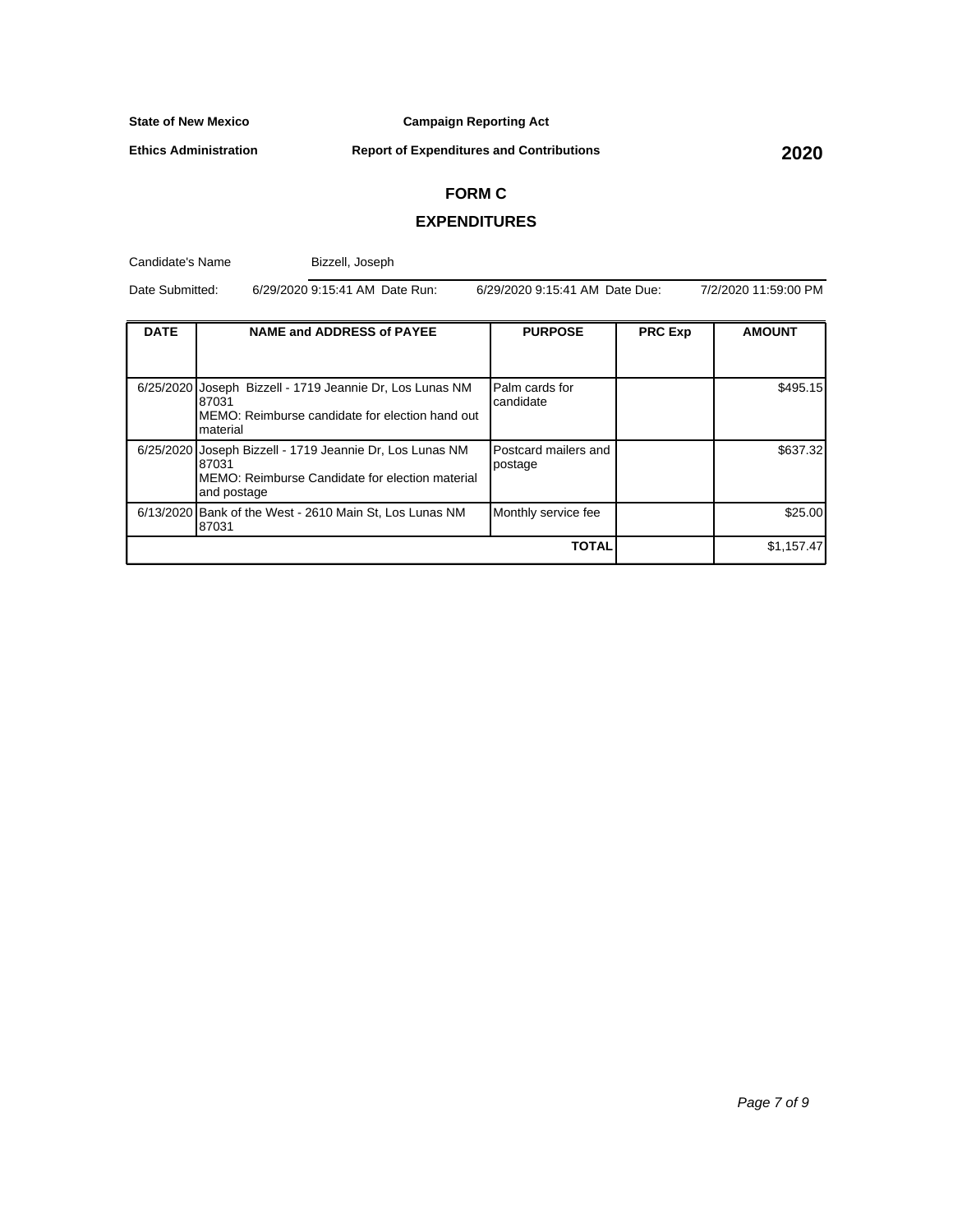**Campaign Reporting Act**

**Ethics Administration**

**Report of Expenditures and Contributions 2020**

# **FORM C 1**

### **LOAN REPAYMENTS**

| Candidate's Name |  | Bizzell, Joseph                |                                |              |                      |
|------------------|--|--------------------------------|--------------------------------|--------------|----------------------|
| Date Submitted:  |  | 6/29/2020 9:15:41 AM Date Run: | 6/29/2020 9:15:41 AM Date Due: |              | 7/2/2020 11:59:00 PM |
| <b>DATE</b>      |  | <b>NAME of CREDITOR</b>        |                                |              | <b>AMOUNT</b>        |
|                  |  |                                |                                | <b>TOTAL</b> |                      |